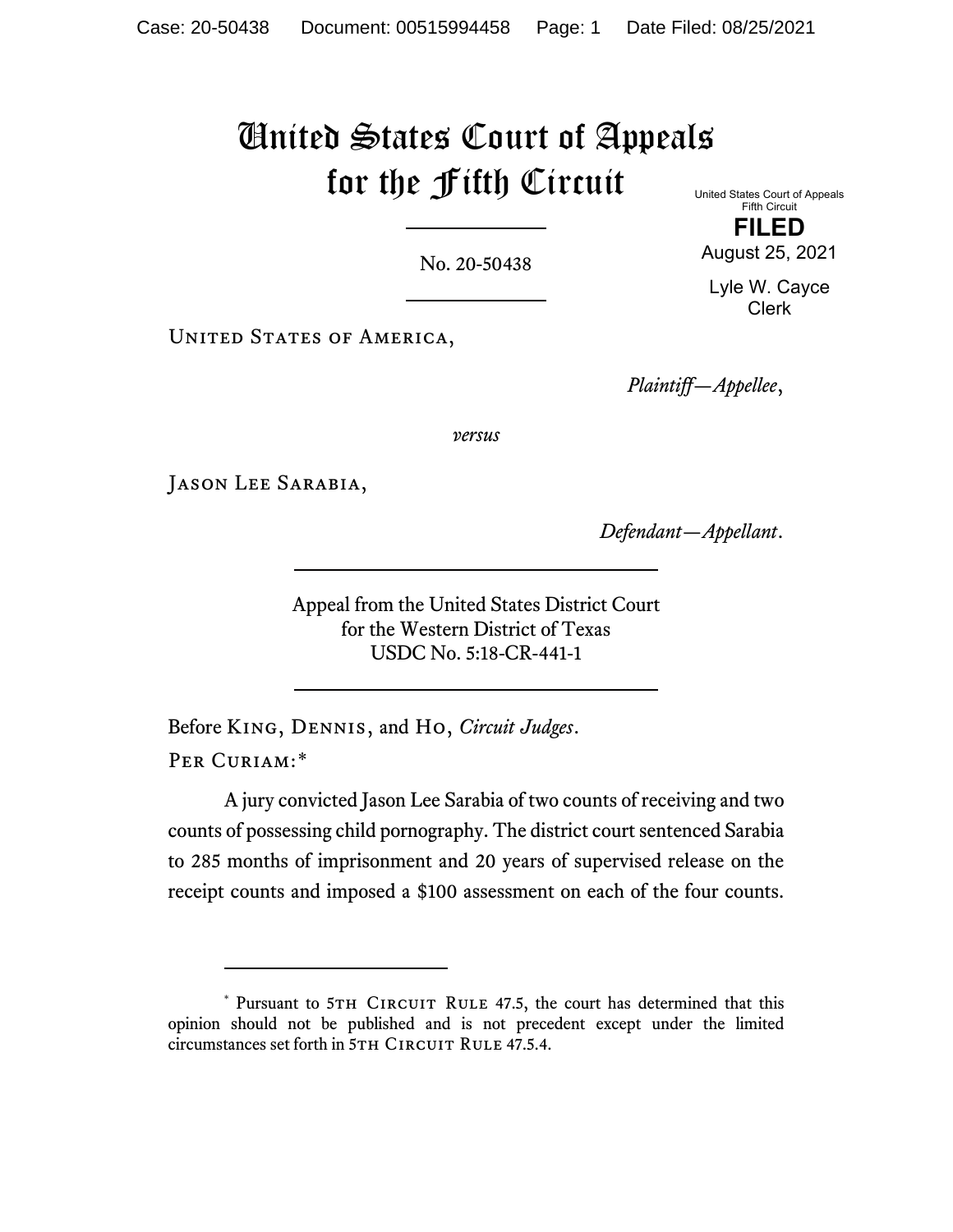For the reasons that follow, we AFFIRM in part and DISMISS in part for lack of subject-matter jurisdiction.

# **I.**

At bottom, this criminal appeal challenges a pre-trial ruling, sufficiency of the evidence supporting convictions for receipt and possession of child pornography, multiplicity of the convictions, and the sentence imposed by the district court.

Following a jury trial, defendant-appellant Jason Lee Sarabia was convicted of two counts of receiving child pornography and two counts of possessing child pornography. But Sarabia's challenges on appeal begin with pre-trial proceedings. Namely, in the lead-up to trial, Sarabia had three different court-appointed lawyers before deciding to represent himself. Standby counsel was present throughout discovery and at trial. Additionally, six weeks before trial, Sarabia requested a ninth continuance of trial due to issues with his ability to review discovery material. The district court denied the motion but met with the parties weekly to ensure that Sarabia had access to the necessary materials. Sarabia challenges this ruling.

At trial, four witnesses testified: the FBI agent who downloaded child pornography from Sarabia's IP address, the expert who forensically examined Sarabia's phones (the "Samsung phone" and the "ZTE phone"), a police officer who rescued one of the victims depicted in child pornography found on one of Sarabia's phones, and a representative of Sarabia's internetservice provider. Much of the evidence adduced at trial focused on the images and videos of child pornography on Sarabia's phones, including thumbnail images, the names of files identified on his phones, and the type of file-sharing software he used. The evidence included information about the dates of the downloads of child pornography and the dates that the downloaded files were accessed, primarily by way of the forensic examination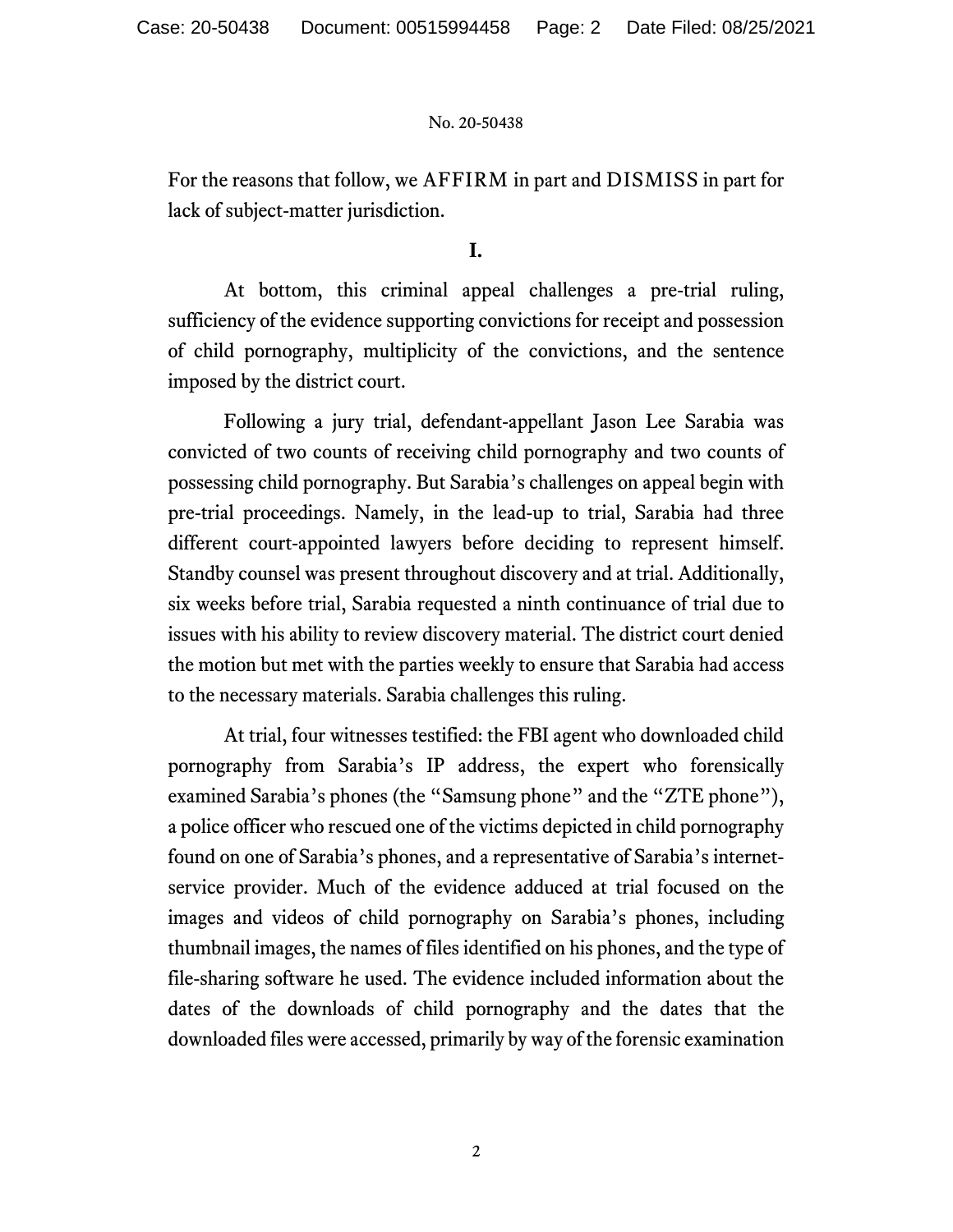of the phones. Based on this evidence, the jury convicted Sarabia of two counts of receipt and two counts of possession of child pornography, but hung on the distribution count, which the government moved to dismiss. On appeal, Sarabia challenges the sufficiency of the evidence supporting the receipt and possession convictions.

At sentencing, the district court imposed an enhancement for distribution of child pornography and declined to grant a reduction that is available when a defendant's conduct is limited to receipt of child pornography. The district court sentenced Sarabia to 285 months of imprisonment followed by a 20-year term of supervised release on the receipt counts. Although the district court did not impose any additional imprisonment or period of supervised release for the possession counts, it did impose a \$100 special assessment on each of the four counts. As part of Sarabia's conditions of supervised release, he is not allowed to associate with children unsupervised. Regarding his sentence, on appeal, Sarabia challenges the distribution enhancement and denial of the reduction for receipt only. He also challenges the aforementioned condition of supervised release.

We address each of Sarabia's challenges in turn.

# **II.**

"Trial judges have broad discretion in deciding requests for continuances, and we review only for an abuse of that discretion resulting in serious prejudice." *United States v. Stalnaker*, 571 F.3d 428, 439 (5th Cir. 2009) (quoting *United States v. German*, 486 F.3d 849, 854 (5th Cir. 2007)). When reviewing a denial of a continuance, we consider the totality of the circumstances, including (1) "the amount of time available," (2) "the defendant's role in shortening the time needed," (3) "the likelihood of prejudice from denial," (4) "the availability of discovery from the prosecution," (5) "the complexity of the case," (6) "the adequacy of the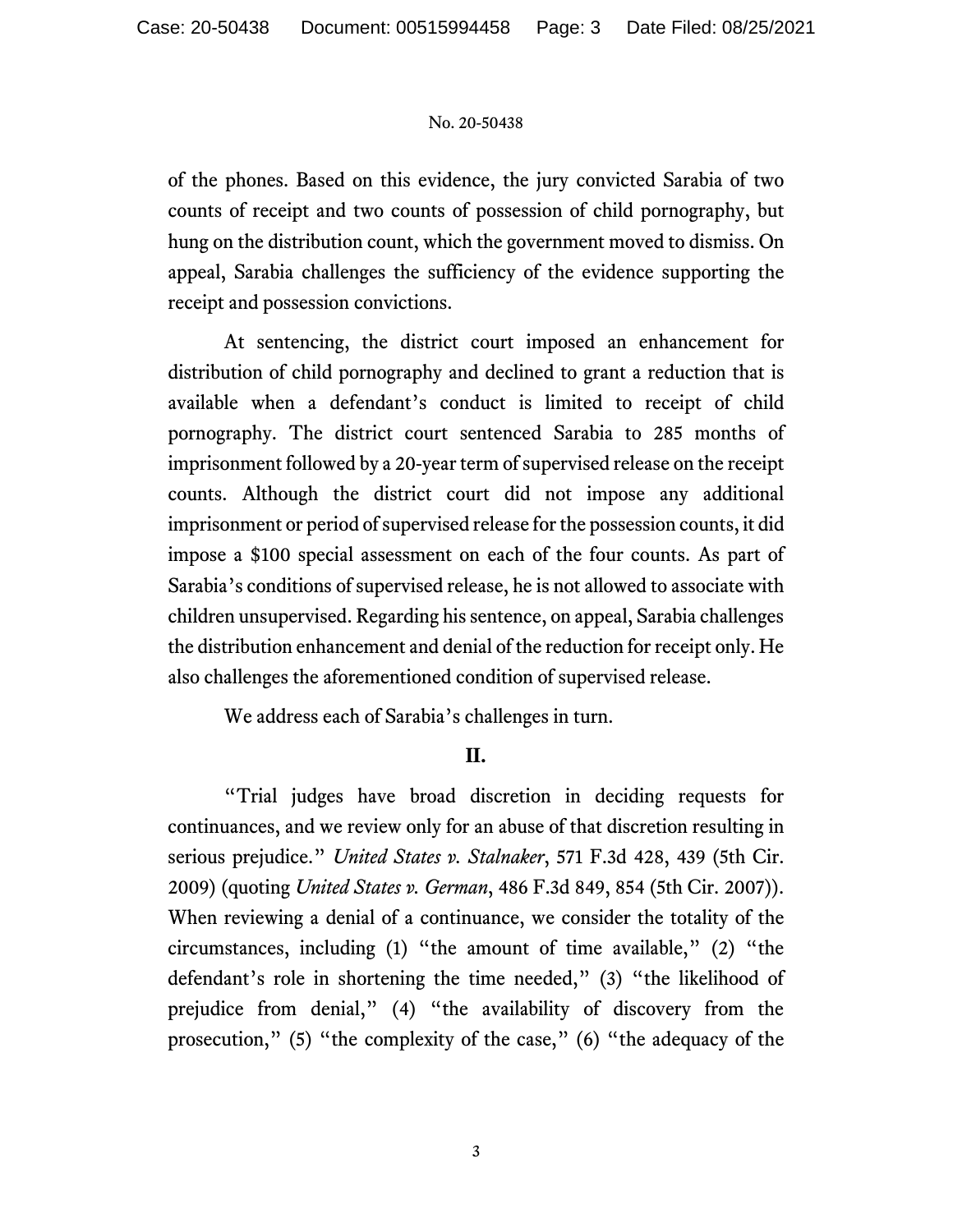defense actually provided at trial," and (7) "the experience of the attorney with the accused." *Id*. And unless the denial of the continuance is arbitrary or unreasonable, we will "uphold the trial court's decision to deny the continuance." *Id.* (quoting *United States v. Hughey*, 147 F.3d 423, 431 (5th Cir. 1998)).

Here, considering the totality of the circumstances, the district court acted well within its broad discretion. To start, Sarabia had nearly a year and half between his arrest and trial to prepare for trial, and he was certainly involved in preparing his defense—including by advocating for different counsel—even before he opted to represent himself. *Cf. United States v. Hoenig*, 79 F. App'x 8, 9 (5th Cir. 2003) (accounting for the fact that a defendant who eventually proceeded pro se "had the benefit of counsel for over four months previously"). In other words, as the amount of time available to prepare his defense cannot be limited to the time from when Sarabia began representing himself, the subsequent logistical difficulties that he encountered in obtaining access to discovery materials do not support finding an abuse of discretion.

Further, Sarabia created the situation he now complains of by switching lawyers three times and then deciding to represent himself ten weeks before trial. Nor is this case particularly complex. *See Stalnaker*, 571 F.3d at 439 (listing complexity as a factor to consider); *cf. United States v. Lewis*, 476 F.3d 369, 375, 387 (5th Cir. 2007) (upholding a denial of a continuance in a drug-conspiracy case but noting that the "case was indeed complex: it involved ten defendants, even more witnesses, and voluminous discovery"). Finally, the district court's insistence on an expeditious trial, after granting several continuances and recognizing that further rescheduling would interfere with other scheduled trials, was a valid interest. *See United States v. Pollani*, 146 F.3d 269, 272 (5th Cir. 1998) (noting that the district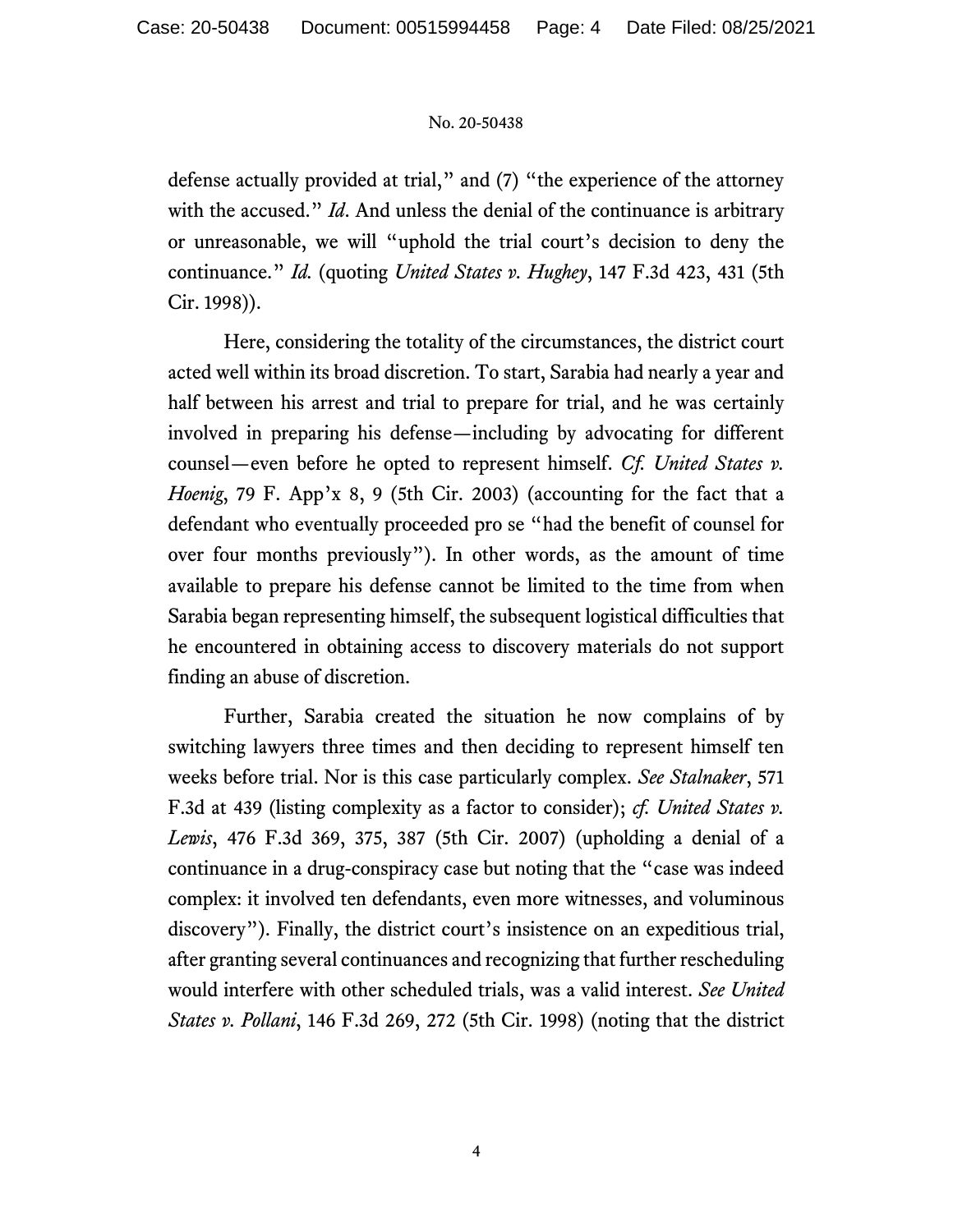court had a "validly protected" "interest in maintaining its docket and keeping cases on schedule").

Therefore, considering the totality of the circumstances, the district court did not abuse its discretion in denying the request for a continuance. We turn next to Sarabia's arguments regarding the sufficiency of the evidence.

### **III.**

Although we review the sufficiency of the evidence supporting a conviction de novo, the review is "nevertheless highly deferential to the verdict." *United States v. De Nieto*, 922 F.3d 669, 677 (5th Cir. 2019) (quoting *United States v. Chapman*, 851 F.3d 363, 376 (5th Cir. 2017)). Indeed, we "must affirm a conviction if, after viewing the evidence and all reasonable inferences in the light most favorable to the prosecution, *any* rational trier of fact could have found the essential elements of the crime beyond a reasonable doubt." *Id.* (quoting *United States v. Vargas-Ocampo*, 747 F.3d 299, 301 (5th Cir. 2014) (en banc) (emphasis in original)). Plainly put, "a defendant seeking reversal on the basis of insufficient evidence swims upstream." *United States v. Mulderig*, 120 F.3d 534, 546 (5th Cir. 1997).

Much of Sarabia's sufficiency-of-the-evidence argument on all counts boils down to his position that no rational juror could have found, beyond a reasonable doubt, that he *knew* that he either received or possessed child pornography. [1](#page-4-0) But a rational jury could conclude just the opposite based on

<span id="page-4-0"></span><sup>&</sup>lt;sup>1</sup> Sarabia also contends that the evidence does not support that he actually received any child pornography on or about the dates in the indictment or possessed any child pornography on the Samsung phone on or about the date alleged in the indictment. But this argument is unpersuasive because "an allegation as to the time of the offense is not an essential element of the offense charged in the indictment and, 'within reasonable limits, proof of any date before the return of the indictment and within the statute of limitations is sufficient.'" *United States v. Girod*, 646 F.3d 304, 316 (5th Cir. 2011) (quoting *Russell v.*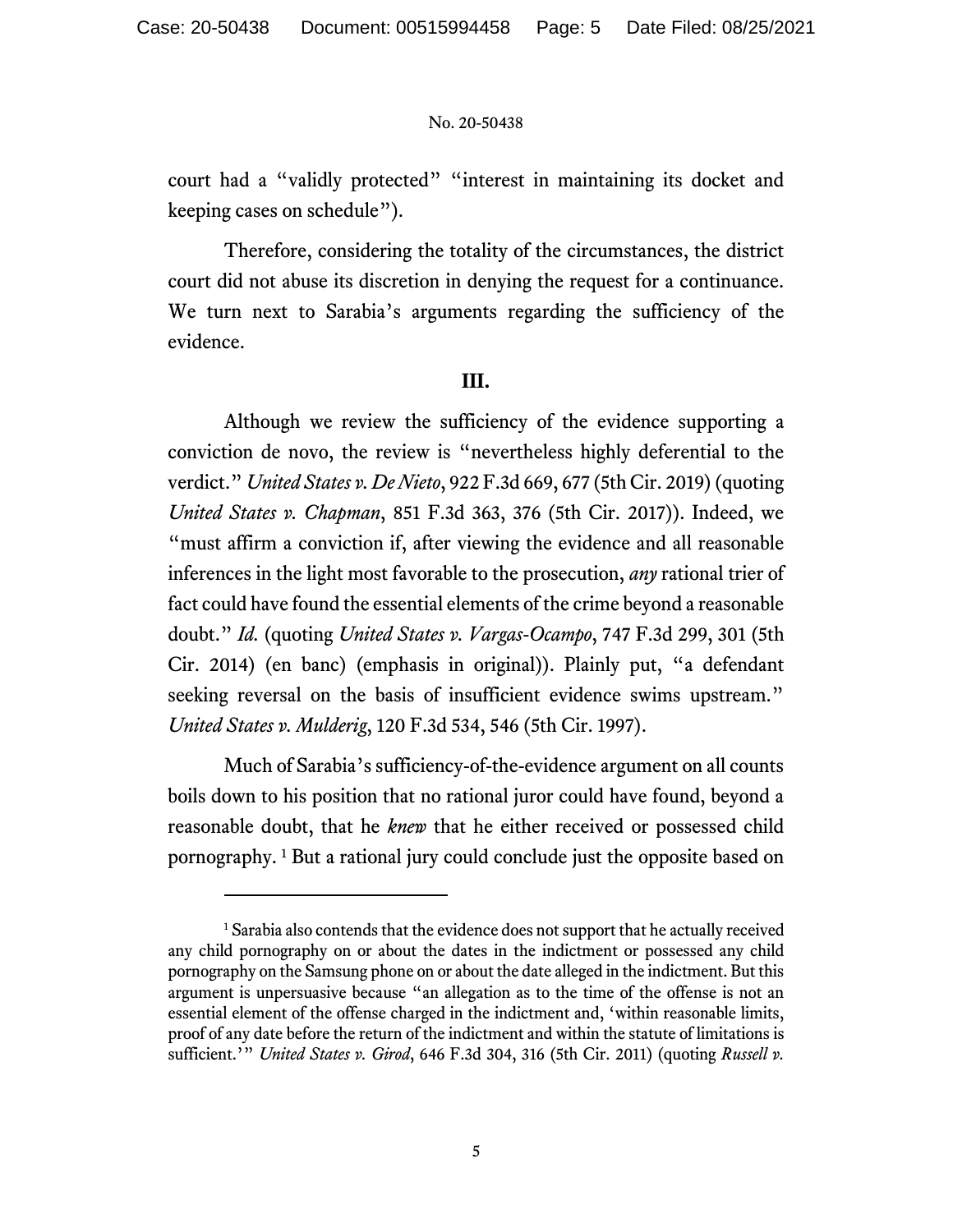the evidence adduced at trial. Below, we first discuss the sufficiency of the evidence as to the receipt counts before turning to the possession counts.

# *1. A rational jury could conclude that Sarabia knowingly received child pornography in violation of 18 U.S.C. § 2252A(a)(2).*

The evidence is sufficient to sustain a conviction for knowingly receiving child pornography in violation of 18 U.S.C.  $\S$  2252A(a)(2) if a rational juror could find beyond a reasonable doubt that the defendant (1) knowingly received (2) any child pornography (3) by using any means of interstate or foreign commerce or that has been transported in interstate or foreign commerce. A defendant knowingly receives child pornography if he "voluntarily and intentionally" receives any child pornography. *United States v. Payne*, 341 F.3d 393, 403 (5th Cir. 2003).

In this case, the jury heard evidence of a pattern of child pornography downloaded and accessed on both of Sarabia's phones. And we have previously held that jurors can infer knowledge from circumstantial evidence such as a pattern of receipt and possession of child pornography. *See Winkler*, 639 F.3d at 699; *United States v. Runyan*, 290 F.3d 223, 242–43 (5th Cir. 2002). Specifically, the jury heard that there were seventy-seven thumbnail images of child pornography on Sarabia's ZTE phone and over a thousand

*United States*, 429 F.2d 237, 238 (5th Cir. 1970)). And in light of the dates on the forensic reports, the evidence on this score is sufficient. Further still, this type of discrepancy is only an issue "when it affects the substantial rights of the defendant by failing to sufficiently notify him so that he can prepare his defense and will not be surprised at trial." *Id.* at 317 (quoting *United States v. Phillips*, 664 F.2d 971, 1036 (5th Cir. Unit B Dec. 28, 1981)). Critically, here, Sarabia does not argue that he lacked sufficient notice. To the extent that Sarabia also argues that the evidence was insufficient to show that he "received" child pornography from an outside source, this argument is similarly unavailing. Simply, because Sarabia's phones contained child-pornography images that did not originate with him, the existence of those images on his phones was "proof that the files were received." *United States v. Winkler*, 639 F.3d 692, 699 (5th Cir. 2011).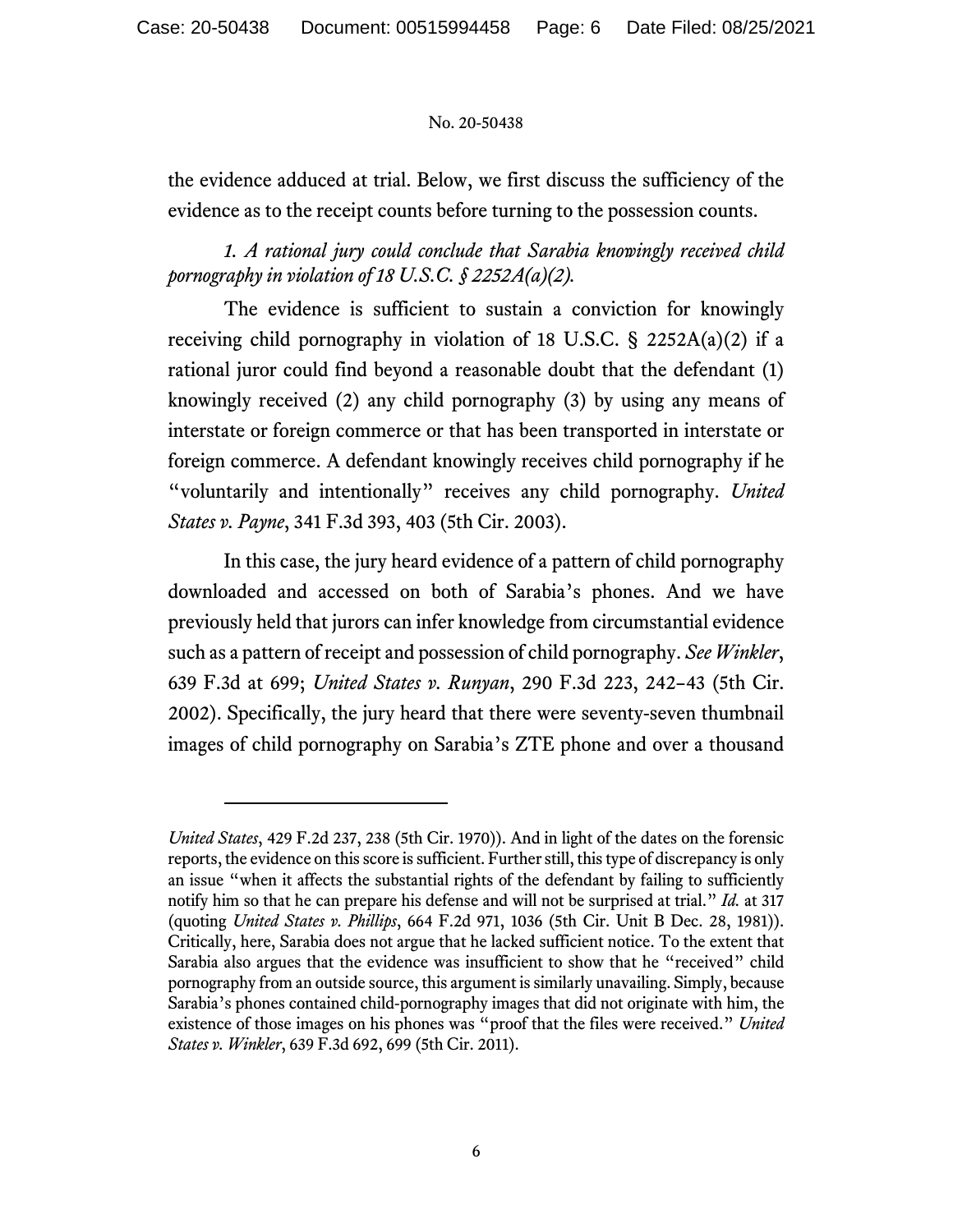such images on his Samsung phone. The presence of the thumbnails also means that Sarabia opened the folders containing child pornography files. And relevant here, the thumbnail images were large and clear enough for Sarabia to see that the files represented child pornography. As such, a rational juror could conclude that the thumbnails proved beyond a reasonable doubt that Sarabia knew that what he was receiving was indeed child pornography. *See Winkler*, 639 F.3d at 693 (affirming a defendant's conviction for knowing receipt of child pornography and holding that images found in his temporary internet cache evidenced proof of receipt); *see also United States v. Pawlak*, 935 F.3d 337, 350–51 (5th Cir. 2019) (pointing to *Winkler*'s discussion of images in a temporary cache as evidence of knowing receipt in support of finding that thumbnails in a temporary cache similarly evidenced knowing receipt).

The thumbnails, however, were not the only evidence. Indeed, the jury also heard evidence regarding the names of videos that Sarabia viewed, and these files were labeled with explicit names indicating that they depicted young children involved in sexual conduct. And several of the file names appeared on both phones, indicating that Sarabia had viewed the file on one phone and then obtained it on the other phone and viewed it again. Against that backdrop, the jury could reasonably infer that once Sarabia viewed a child-pornography file on one phone and then obtained it and viewed an identically named file on the other phone, he knew he was receiving child pornography. *Cf. Payne*, 341 F.3d at 404 n.8 ("The jury was entitled to infer that Payne's past experiences downloading pictures of child pornography at some point enabled him to predict the content of child pornography images bearing suggestive labels.").

Additionally, the jury was similarly free to conclude that the downloads to Sarabia's phones supported that Sarabia knew he was receiving child pornography, as the software he used does not download files randomly.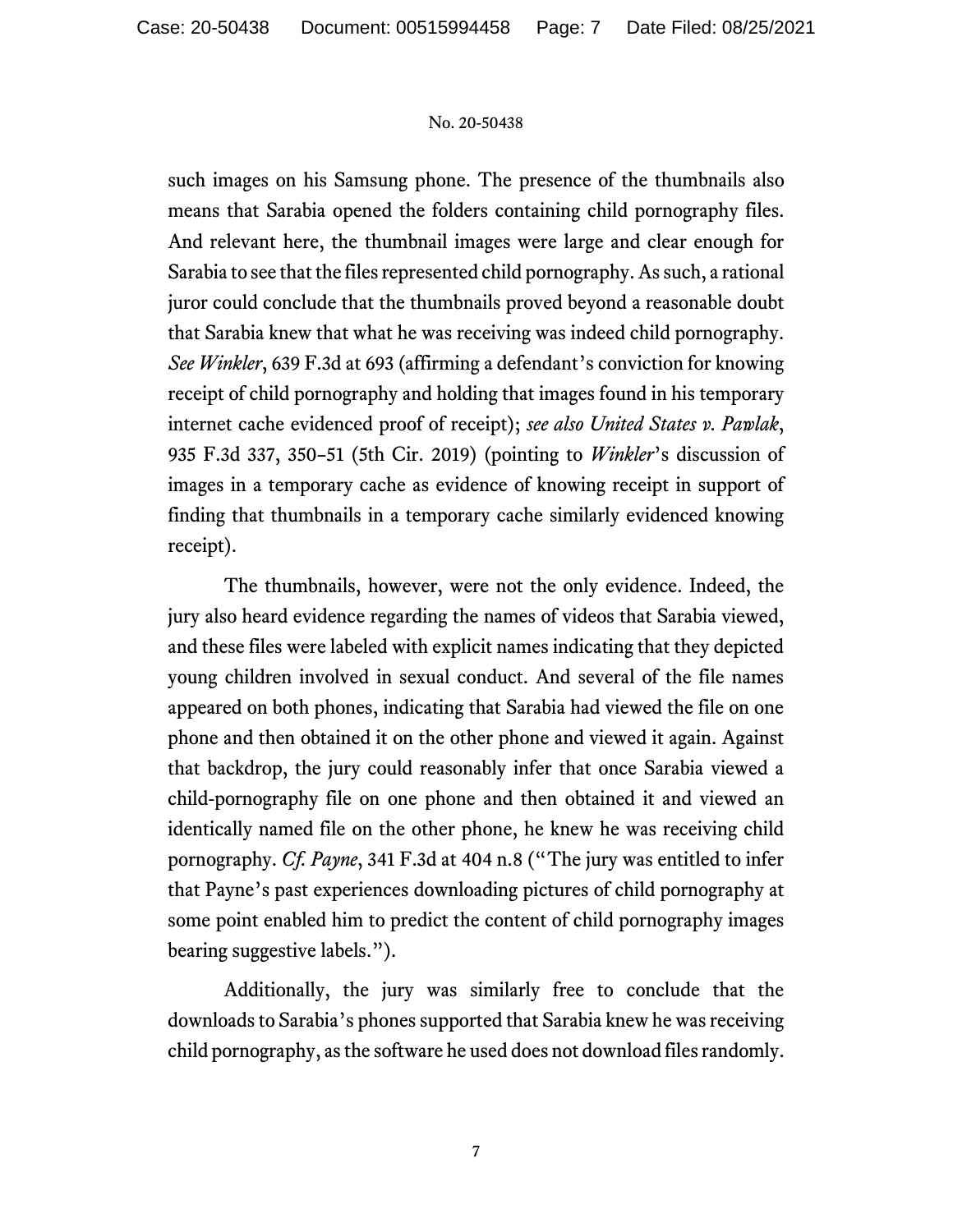And, the downloads matched a series of child-pornography images and videos. Relatedly, the fact that the FBI was able to download child pornography from Sarabia's IP address supports this same conclusion. This is so because the jury could rationally conclude that Sarabia was the source of the child pornography coming from that IP address since no one else used the ZTE phone. *Cf. United States v. Waguespack*, 935 F.3d 322, 331 (5th Cir. 2019) (finding that downloading child pornography from the peer-to-peer file sharing software associated with the defendant's IP address where the defendant was the sole user of the device supported the knowledge requirement). Finally, the jury could have concluded that Sarabia's efforts to conceal the contents of his phones evidenced knowing receipt. *See, e.g.*, *Winkler*, 639 F.3d at 699 (concluding that jurors can infer knowledge from circumstantial evidence such as a pattern of receipt and possession of child pornography). Namely, the ZTE phone was an active source of child pornography until the night before FBI agents searched his house.

To be sure, the jury also heard Sarabia's side of things; he suggested that the thumbnails were difficult to access so that he might have missed them, or not been aware that some thumbnails contained child pornography since the agents testified that there was no evidence of internet searches for express "child pornography terms." And to the extent that Sarabia argues that the file names are not evidence that he knew he was receiving child pornography because file names can be easily changed, the jury was aware of that fact, too. But, at bottom, the jury was free to reject this hypothesis of innocence. *See United States v. Evans*, 892 F.3d 692, 702 (5th Cir. 2018).

For the foregoing reasons, based on the evidence adduced at trial, a rational jury could conclude that Sarabia knowingly received child pornography in violation of 18 U.S.C.  $\S$  2252A(a)(2).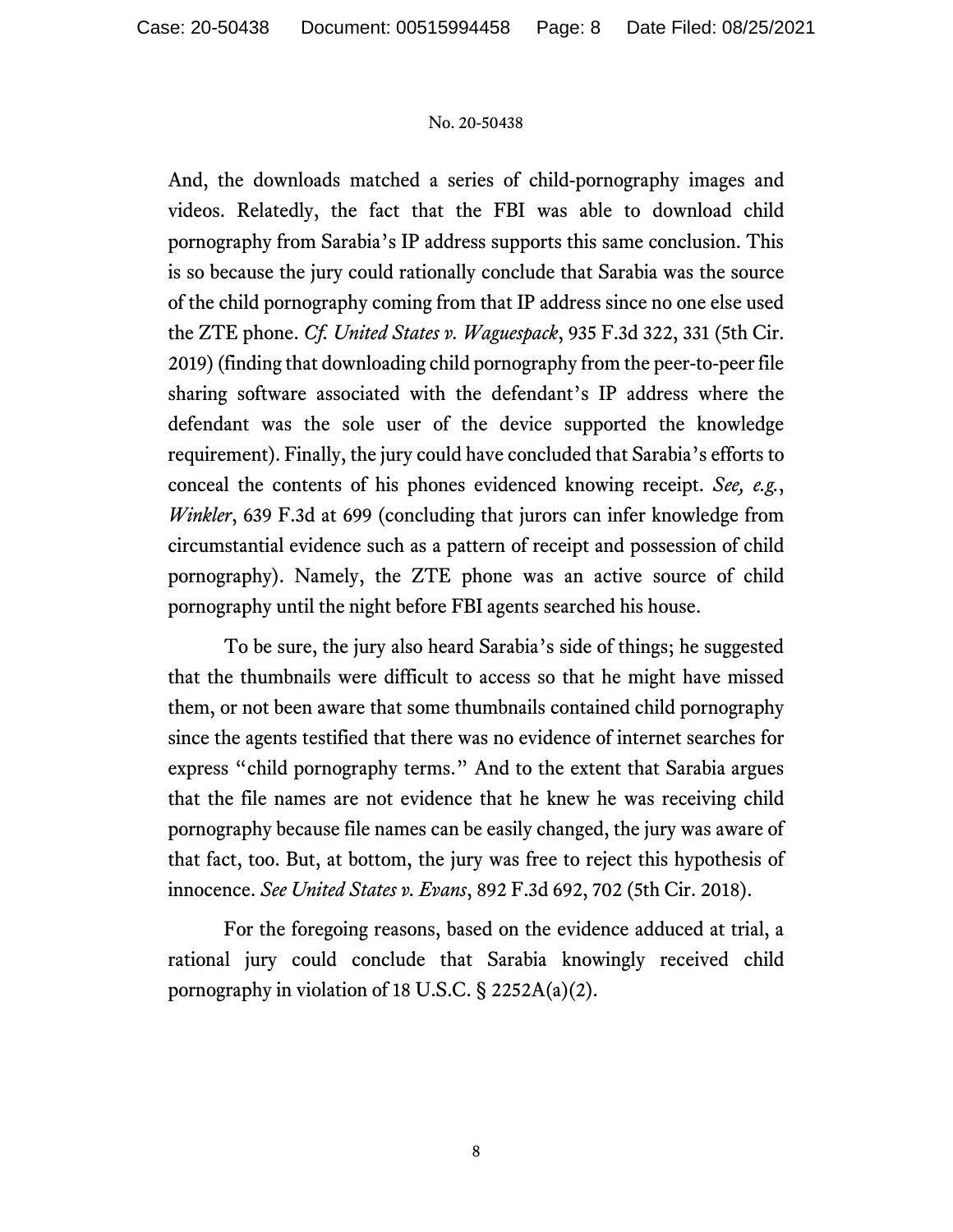# *2. A rational jury could conclude that Sarabia knowingly possessed child pornography in violation of 18 U.S.C. § 2252A(a)(5)(B).*

Evidence is sufficient to sustain a conviction for knowingly possessing child pornography in violation of 18 U.S.C.  $\S$  2252A(a)(5)(B) if a rational juror could find beyond a reasonable doubt that the defendant (1) knowingly (2) possessed (3) material containing an image of child pornography (4) that was transported in interstate or foreign commerce by any means. *United States v. Smith*, 739 F.3d 843, 845–46 (5th Cir. 2014).

As with the receipt counts, the evidence was similarly sufficient to show that Sarabia knowingly possessed child pornography. Plainly, the jury heard evidence that both phones contained child-pornography videos or images near the dates alleged in the indictment—that is, on or about November 30, 2017, on the ZTE phone and the Samsung phone. For example, a video was downloaded to the ZTE phone on October 24, 2017, and on November 4, 2017, and the FBI downloaded twelve sexually explicit images of a minor on November 24, 2017, from Sarabia's IP address associated with the Samsung phone.

Again, the jury also heard Sarabia's side of things, including that the Samsung phone was inoperable on the dates alleged in the indictment. Sarabia's theory is that he could not know that the Samsung phone contained child pornography on the dates alleged in the indictment because the phone was broken. But the date alleged in the indictment is not an essential element. *Girod*, 646 F.3d at 316–17. And in any event, the FBI was able to download images from that phone reasonably near the date alleged. Based on that evidence, the jury could have reasonably concluded that the phone was not broken before agents found it. Just because Sarabia offered a hypothesis of innocence does not mean that the jury was required to accept it. *See Evans*, 892 F.3d at 702.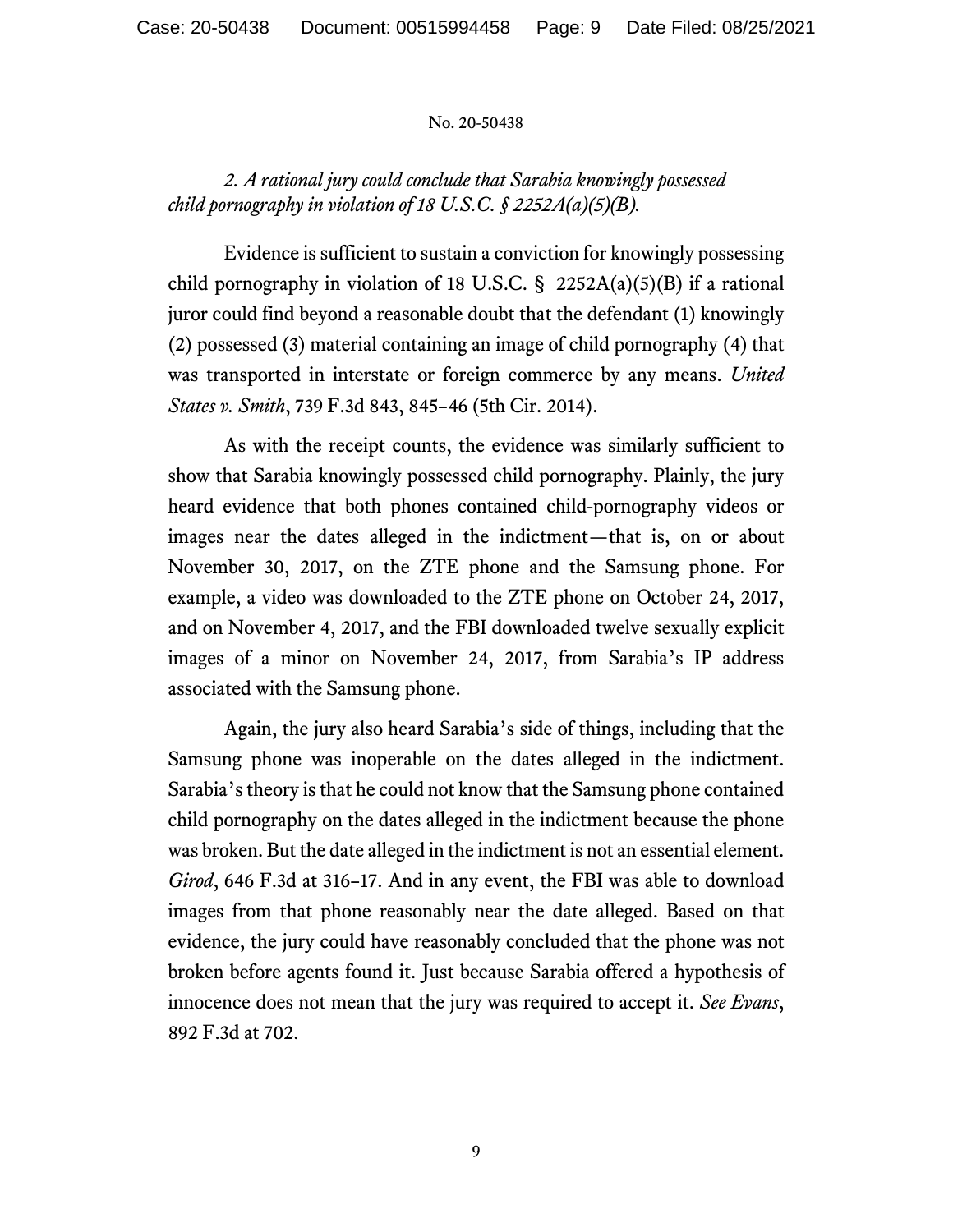For the foregoing reasons, based on the evidence adduced at trial, a rational jury could conclude that Sarabia knowingly possessed child pornography in violation of 18 U.S.C. § 2252A(a)(5)(B).

## **IV.**

We review multiplicity challenges de novo. *United States v. Woerner*, 709 F.3d 527, 538 (5th Cir. 2013) (citing *United States v. Kimbrough*, 69 F.3d 723, 728-29 (5th Cir. 1995)). The Double Jeopardy Clause of the Fifth Amendment "prohibits the [g]overnment from charging a single offense in several counts and is intended to prevent multiple punishments for the same act." *Kimbrough*, 69 F.3d at 729. As relevant here, convictions are multiplicitous where the defendant is charged with and convicted of violating two distinct statutes based on the same underlying conduct where one statute is a lesser-included offense of the other.[2](#page-9-0) *Blockburger v. United States*, 284 U.S. 299, 304 (1932); *Woerner*, 709 F.3d at 539; *United States v. Winstead*, 717 F. App'x 369, 371 (5th Cir. 2017).

In analyzing whether Sarabia's convictions are multiplicitous and thus violate the Double Jeopardy Clause, we must ask whether the jury could reasonably conclude that Sarabia received and possessed different depictions of child pornography at different times. *Winstead*, 717 F. App'x at 371 ("Because the jury could have determined that Winstead received and

<span id="page-9-0"></span><sup>&</sup>lt;sup>2</sup> To be sure, Sarabia is correct that the district court did not actually avoid a multiplicity issue by declining to impose additional prison time or a period of supervised release on the possession counts. This is so because Sarabia was still convicted of the possession counts, even if no additional prison time was imposed, and a special assessment was imposed on each of those counts. As this court has previously explained, "for purposes of double jeopardy, a 'separate conviction, apart from the concurrent sentence, has potential adverse . . . consequences.'" *Kimbrough*, 69 F.3d at 729 (quoting *Ball v. United States*, 470 U.S. 856, 865 (1985)). In other words, a conviction, even if it does not carry a sentence of additional prison time, can still be multiplicitous. *See id.* (citing *United States v. Berry*, 977 F.2d 915, 920 (5th Cir. 1992)).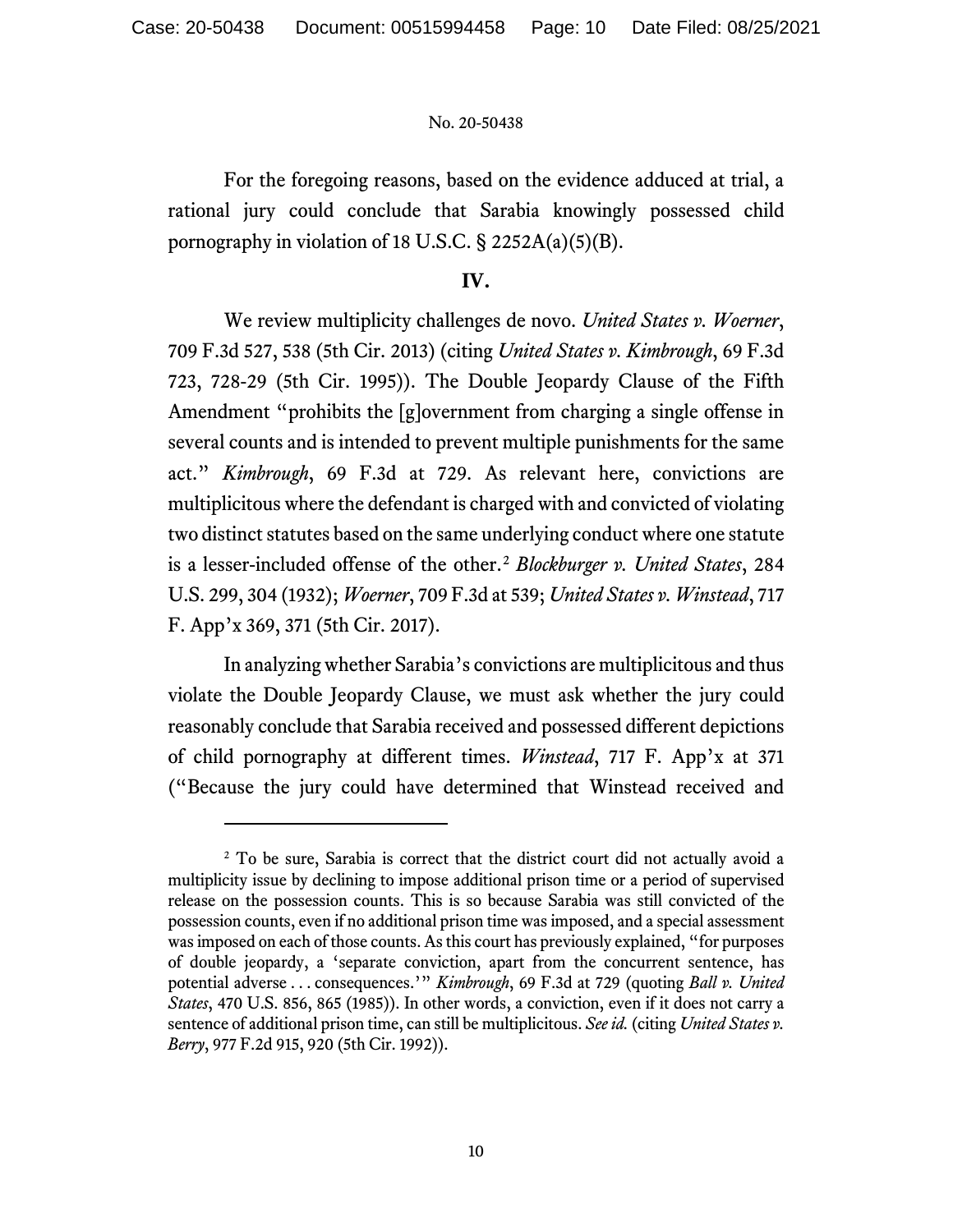possessed different depictions of child pornography at different times, the offenses did not involve the 'same act or transaction' and so were not based on the same underlying conduct" (quoting *Blockburger*, 284 U.S. at 304)); *cf. United States v. Gallardo*, 915 F.2d 149, 151 (5th Cir. 1990) (holding that mailing four child-pornography photographs in separate envelopes at the same time could be punishable by four separate counts because the statute's "central focus" was the "act of either *transporting* or *shipping*" child pornography and so mailing each envelope constituted a separate act) (emphasis in original). Because the answer to that question is yes, Sarabia's convictions are not multiplicitous.

As this court has previously found, "regardless whether possessing child pornography is a lesser-included offense of receiving it," Sarabia's sentences are not multiplicitous because the government presented evidence "that a large number of images and videos containing child pornography were downloaded and possessed" on Sarabia's phones "during the separate time periods alleged in the indictment" for Counts II and III (the "receiving" counts) and Counts IV and V (the "possession" counts). *Winstead*, 717 F. App'x at 371.

In this case, the indictment alleged different dates for the receipt and possession counts. Specifically, it alleged that he knowingly received child pornography on the ZTE phone between August 31, 2017, and September 2017, and knowingly possessed child pornography on the ZTE phone on or about November 30, 2017; it alleged that he knowingly received child pornography on the Samsung phone between February 23, 2017, and April 22, 2017, and knowingly possessed child pornography on the Samsung phone on or about November 30, 2017. And the evidence adduced at trial supported as much. For example, the jury heard testimony from a special agent that a video depicting sexual activities of a minor was downloaded on August 31, 2017, on the ZTE phone, and the jury heard testimony and saw evidence that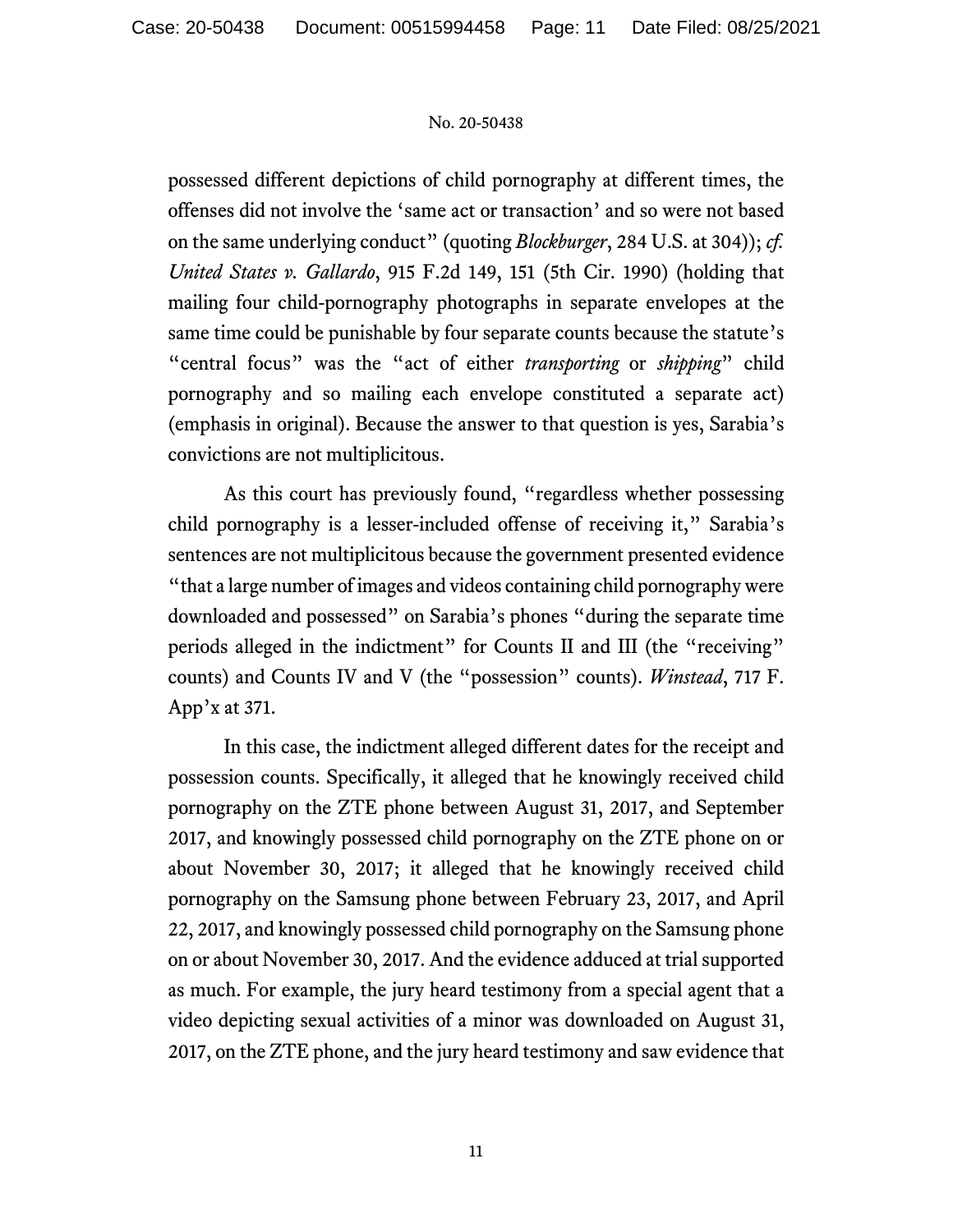a video was downloaded to the ZTE phone on October 24, 2017, and on November 4, 2017. Similarly, the jury heard testimony that the Samsung phone received child pornography files on April 22, 2017, and that the FBI downloaded twelve sexually explicit images of a minor on November 24, 2017, from Sarabia's IP address associated with the Samsung phone. Further, given the large number of images and videos, the jury could infer that Sarabia obtained the files through different transactions at different times. *See Woerner*, 709 F.3d at 540. And lest there be any confusion regarding that evidence and the counts charged, the district court provided separate jury instructions on receipt and possession and noted the dates associated with each count. [3](#page-11-0)

Against that backdrop, the jury could have determined that Sarabia received and possessed different depictions of child pornography at different times and the offenses did not involve the "same act or transaction." *Id.* (quoting *Blockburger*, 284 U.S. at 304); *cf. Kimbrough*, 69 F.3d at 729 (finding that receipt and possession convictions were multiplicitous where, *inter alia*, the alleged violations occurred on or about the same date). Plainly, the jury could have rationally concluded that the offenses "were not based on the

<span id="page-11-0"></span><sup>&</sup>lt;sup>3</sup> It is true that the district court denied Sarabia's request that the jury specifically find separate conduct on the receipt and possession counts and use a special verdict form to make those findings clear. But the district court provided separate instructions regarding receipt and possession, including referencing the different dates alleged as to each count, and nothing required the district court to provide a special verdict form, *see* FED. R. CIV. P. 49(a)(1) (noting that "a court *may* require a jury to return only a special verdict in the form of a special written finding on each of fact") (emphasis added); *cf. United States v. Schales*, 546 F.3d 965, 980 (9th Cir. 2008) (finding a Double Jeopardy Clause violation where the government argued to the jury that it could convict the defendant on receipt and possession of child pornography based on a *single*image, and nothing in the record indicated to the jury that it would have to find separate conduct for the receipt and possession counts).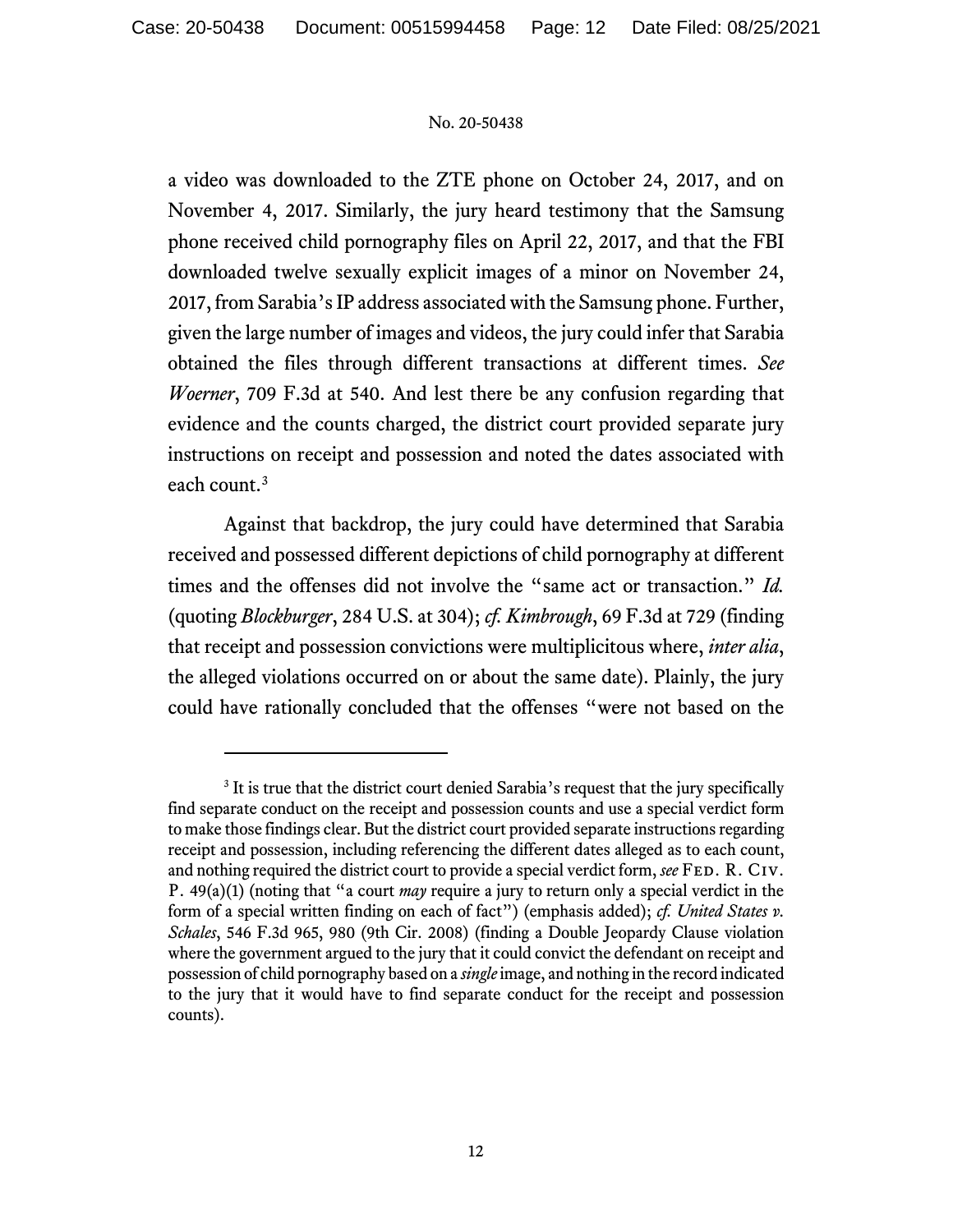same underlying conduct." *Winstead*, 717 F. App'x at 371 (citing *Blockburger*, 284 U.S. at 304).

### **V.**

Regarding his sentence, Sarabia challenges the application of the distribution enhancement, the denial of the receipt-only reduction, and a condition of supervised release. We discuss each challenge in turn.

*1. The district court did not clearly err in applying the distribution enhancement and declining to apply the receipt-only reduction.*

We "review the district court's application and interpretation of the [S]entencing [G]uidelines de novo and its factual findings for clear error." *United States v. Gonzalez–Terrazas*, 529 F.3d 293, 296 (5th Cir. 2008). "A factual finding is not clearly erroneous if it is plausible in light of the record read as a whole." *United States v. Calbat*, 266 F.3d 358, 364 (5th Cir. 2001). And the clear-error standard is deferential such that even if we "would have weighed the evidence differently," we "will not set aside—so long as they are plausible—the district court's factual findings." *United States v. Torres-Magana*, 938 F.3d 213, 216 (5th Cir. 2019) (quoting *United States v. Harris*, 434 F.3d 767, 773 (5th Cir. 2005)).

The district court increased Sarabia's offense level for "knowingly engag[ing] in distribution" of child pornography under U.S.S.G. § 2G2.2(b)(3)(F). In applying the enhancement, the district court looked to Sarabia's relevant conduct, which can include conduct for which the jury did not convict him. *United States v. Landreneau*, 967 F.3d 443, 454 (5th Cir. 2020), *cert. denied*, No. 20-6931, 2021 WL 666767 (U.S. Feb. 22, 2021). Accordingly, applying the enhancement is a factual finding reviewed only for clear error. *United States v. Lawrence*, 920 F.3d 331, 337 (5th Cir. 2019). We have previously upheld the distribution enhancement where a defendant "kn[e]w[] that his use of a peer-to-peer network makes his child pornography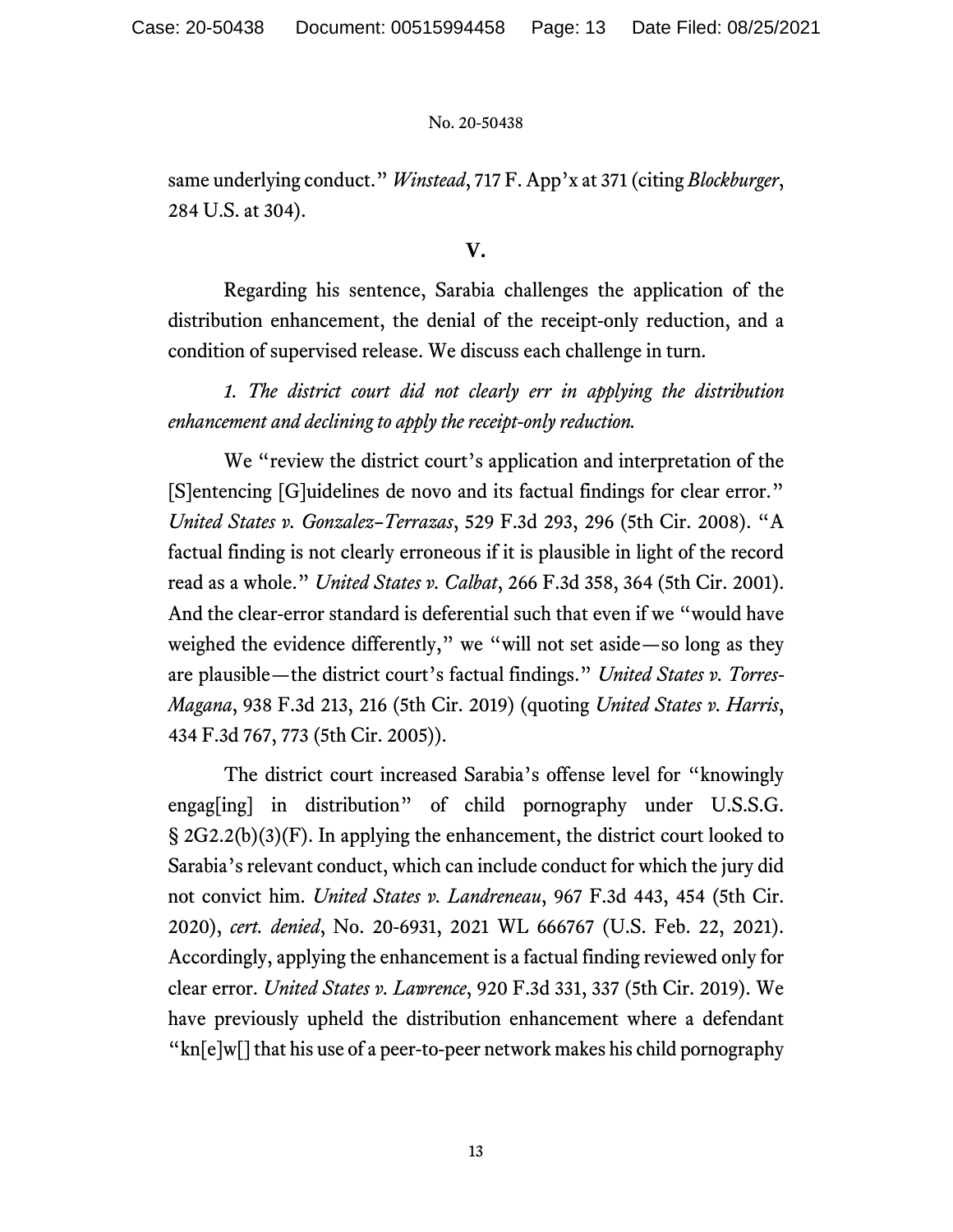files accessible to others online." *Id.* at 336. In this case, the district court concluded that a preponderance of the evidence supported exactly that—i.e. that Sarabia knew that the peer-to-peer file sharing program he used would allow him to share child pornography files through his IP address. It does not matter that the jury did not convict him of the distribution count. *Landreneau*, 967 F.3d at 454. As such, the application of the distribution enhancement was not clearly erroneous.

Sarabia also argues that the district court should have applied a reduction for receipt of child pornography without the intent to distribute. Specifically, the guidelines reduce an offense level if, *inter alia*, "the defendant's conduct was limited to the receipt or solicitation of material involving the sexual exploitation of a minor," and he "did not intend to traffic in, or distribute, such material." USSG § 2G2.2(a)(2), (b)(1). But, as discussed above, there was no clear error in the district court's determination that Sarabia intended to distribute material involving the sexual exploitation of a minor.[4](#page-13-0) As such, Sarabia did not meet the requirements of the receiptonly reduction. Therefore, there was no error in the district court's decision not to apply the reduction.

<span id="page-13-0"></span><sup>4</sup> Further, denying the receipt-only reduction was not clear error because Sarabia's conduct was simply not limited to receipt or solicitation given that he used a file-sharing software from which others could download child pornography. *See United States v. Goluba*, 672 F.3d 304, 307 (5th Cir. 2012) (explaining that the reduction is available "only when the defendant's *conduct* was limited to the receipt orsolicitation of material involving the sexual exploitation of a minor that the defendant did not intend to distribute" and that the conduct need not be "limited to the conduct expressly constituting the charged offense")(emphasis in original); *see also United States v. Bleau*, 930 F.3d 35, 39–40 (2d Cir. 2019) (explaining that where a defendant used a peer-to-peer filing-sharing software, "regardless of [his] intent, his conduct was indisputably 'related to' the transfer and distribution of child pornography") (quoting U.S.S.G.  $\S$  2G2.2(b)(1)).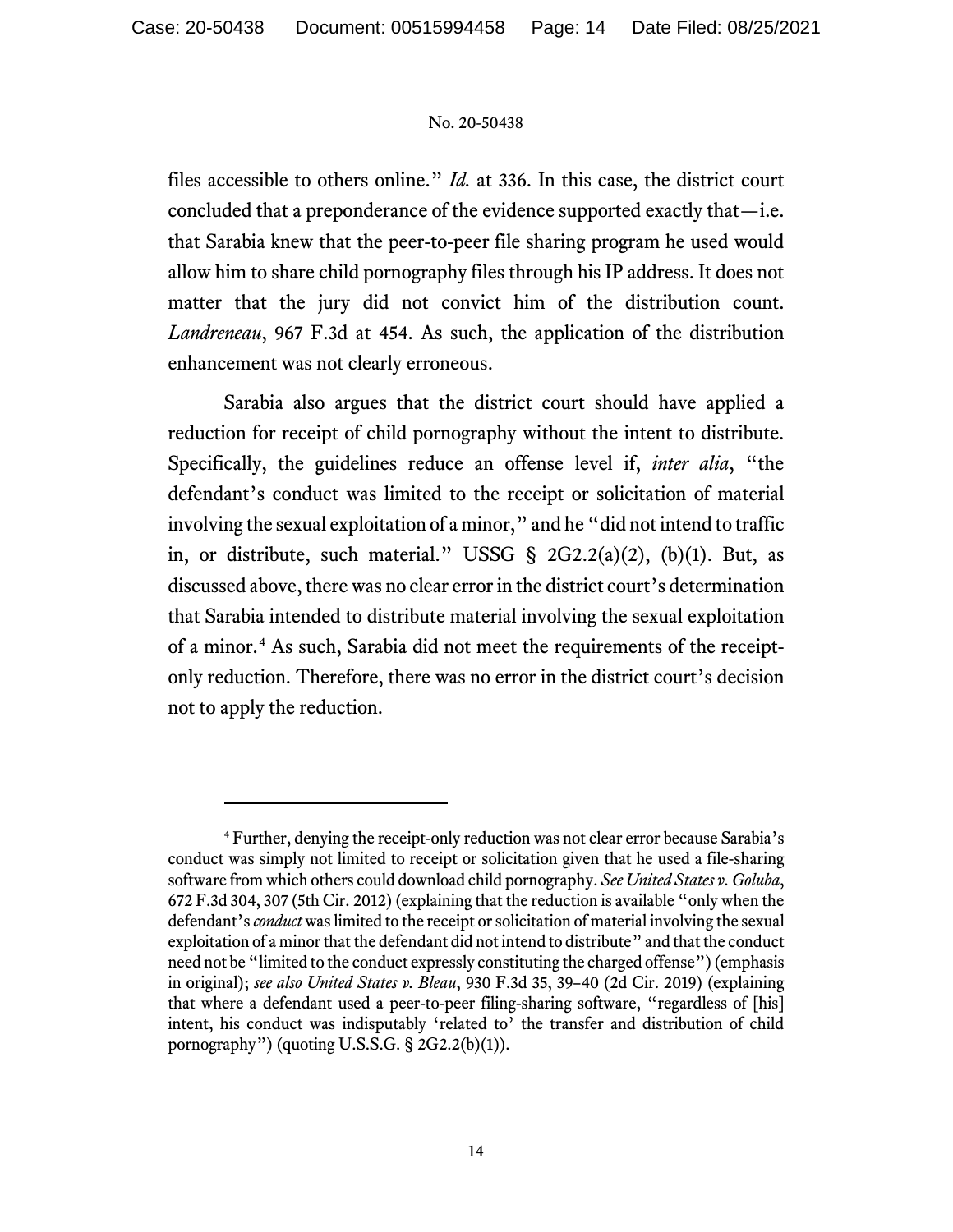# *2. Sarabia's challenge to the condition of supervised release is not ripe.*

When properly objected to below, we review a discretionary condition of supervised release for abuse of discretion. *United States v. Duke*, 788 F.3d 392, 398 (5th Cir. 2015). And the district court's discretion in choosing conditions is "wide." *United States v. Hinojosa*, 956 F.3d 331, 334 (5th Cir. 2020). But a challenge to a condition of supervised release is not ripe for our review if the claim is contingent on future events. *United States v. Harris*, 960 F.3d 689, 695–96 (5th Cir. 2020).

Sarabia's challenge to the condition of supervised release is not ripe for review. As we have previously explained, the ripeness inquiry "focuses on whether an injury that has not yet occurred is sufficiently likely to happen to justify judicial intervention." *Harris*, 960 F.3d at 695-96 (quoting *United States v. Magana*, 837 F.3d 457, 459 (5th Cir. 2016)). And an appeal challenging such a condition "is not ripe if it is 'a matter of conjecture' whether the requirements of the condition will take effect." *Id.* at 696 (quoting *Magana*, 837 F.3d at 459).

In this case, Sarabia challenges the condition of supervised release prohibiting his unsupervised association with children. His challenge is grounded in the condition's inclusion of children who are family members, namely his own children and grandchildren. By the time Sarabia leaves prison, however, all of his children will be adults (over the age of eighteen). At present, he does not have any grandchildren. Therefore, this aspect of his appeal is a hypothetical challenge, that is, "a matter of conjecture," over which we lack jurisdiction.<sup>[5](#page-14-0)</sup> *See id.* at 695–96 (noting that an objection to a condition of supervised release is not ripe if "it rests upon contingent future

<span id="page-14-0"></span><sup>5</sup> To be sure, ripeness goes to our subject-matter jurisdiction. *Magana*, 837 F.3d at 459. And so, where a challenge is not yet ripe, we lack subject-matter jurisdiction.